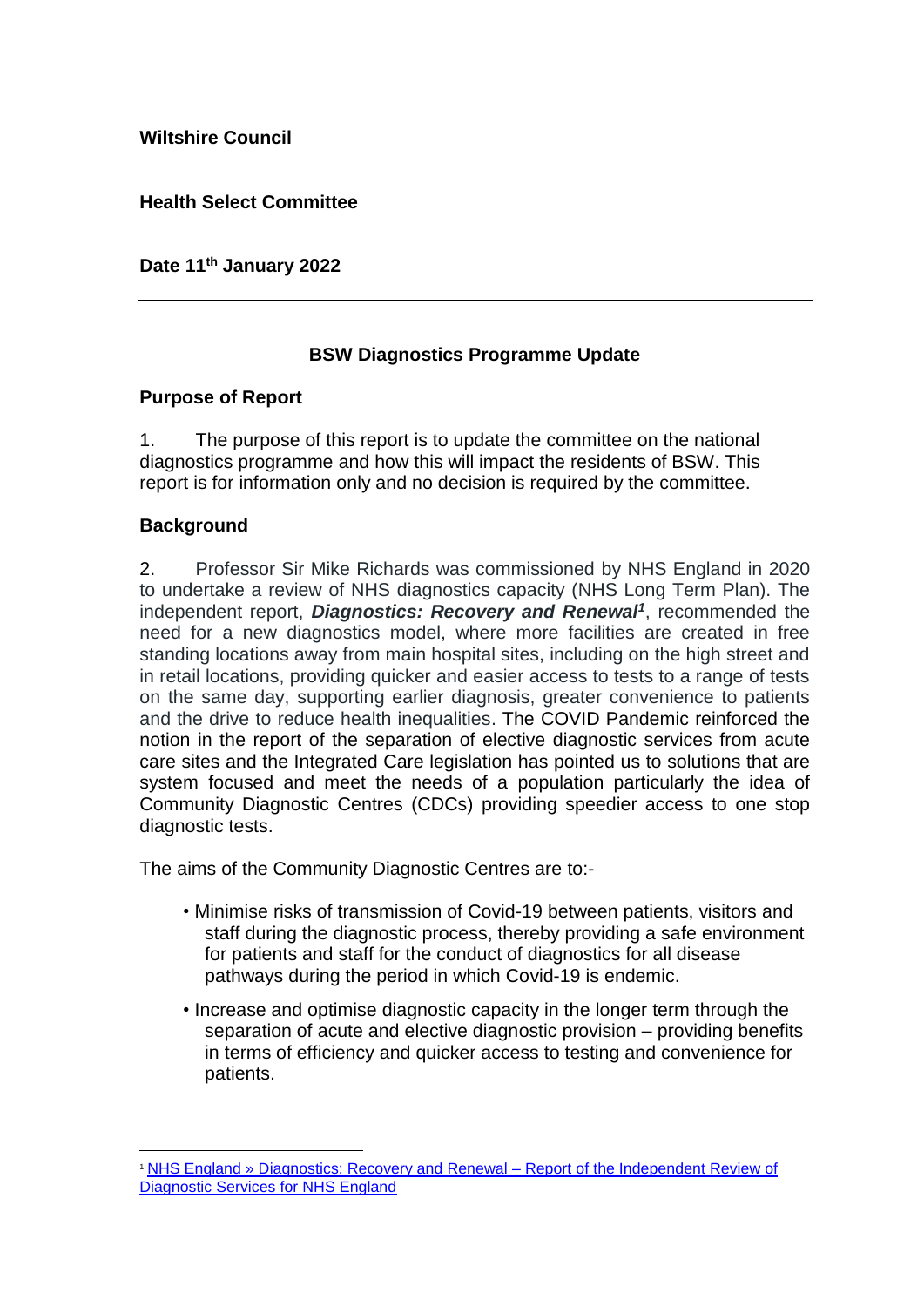• Improve patient experience of the diagnostic process and facilitate earlier diagnosis of a range of conditions, where possible providing a suite of tests in one day in a single location.

It is anticipated that three hubs per million population should be established in the first instance (broadly equivalent to the number of acute hospitals).

The exact configuration of the services within the CDC will be for local decision making however the expectation is that a broad range of services will be available for the population. Based on the increasing demand and convenience for the population the minimum required within a CDC are:-

- **Imaging:** CT, MRI, ultrasound, plain X-ray.
- **Cardiorespiratory:** echocardiography, ECG and rhythm monitoring, spirometry and some lung function tests, support for sleep studies, blood pressure monitoring, oximetry, blood gas analysis.
- **Pathology:** phlebotomy.
- **Endoscopy:** facilities are undoubtedly needed and should be provided in Covid-19 minimal locations. However, these are likely to be better delivered at scale and may therefore only be provided in some CDCs. Some larger endoscopy facilities could also become training academies.

### **Main Considerations for the Council**

3. The BSW Integrated Care System model of care has been designed to address the strategic ambitions that will be the bedrock of any system developments and transformation during this period. The new model is centred around the individual, placing prevention at the heart of everything the system does, whilst promoting self-care and self-management, including the use of technology to enhance the patient experience.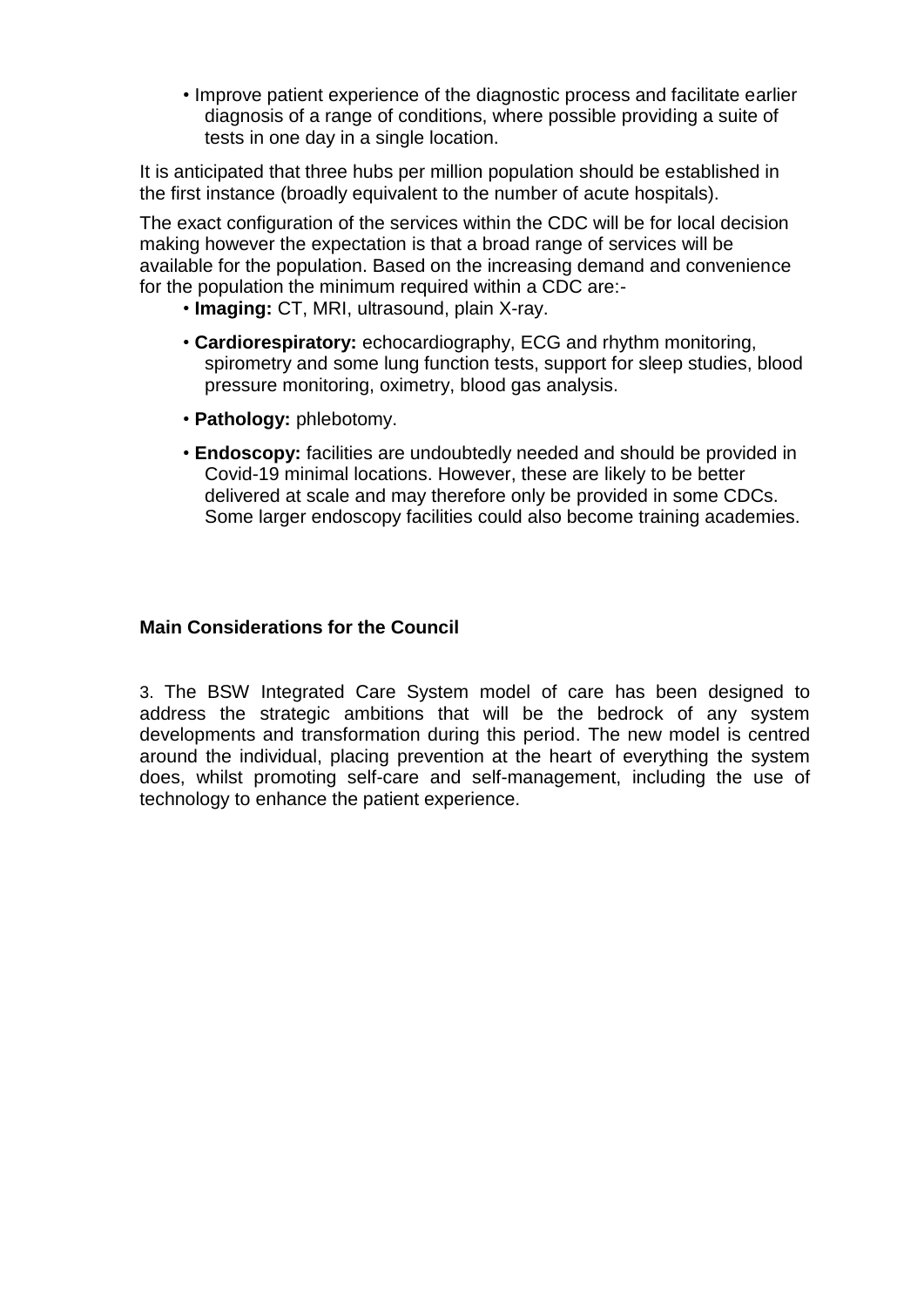

# How we are going to make this happen



From **May 2021** all the Community Diagnostic Centre plans have been developed by the Diagnostics Steering Group, however the 14<sup>th</sup> October 2021 saw the launch of the 3 working groups, which are co-chaired by clinicians representing both primary and secondary care from across BSW:-

- Imaging
- Endoscopy
- Physiological Measurements

The aims of the groups are:-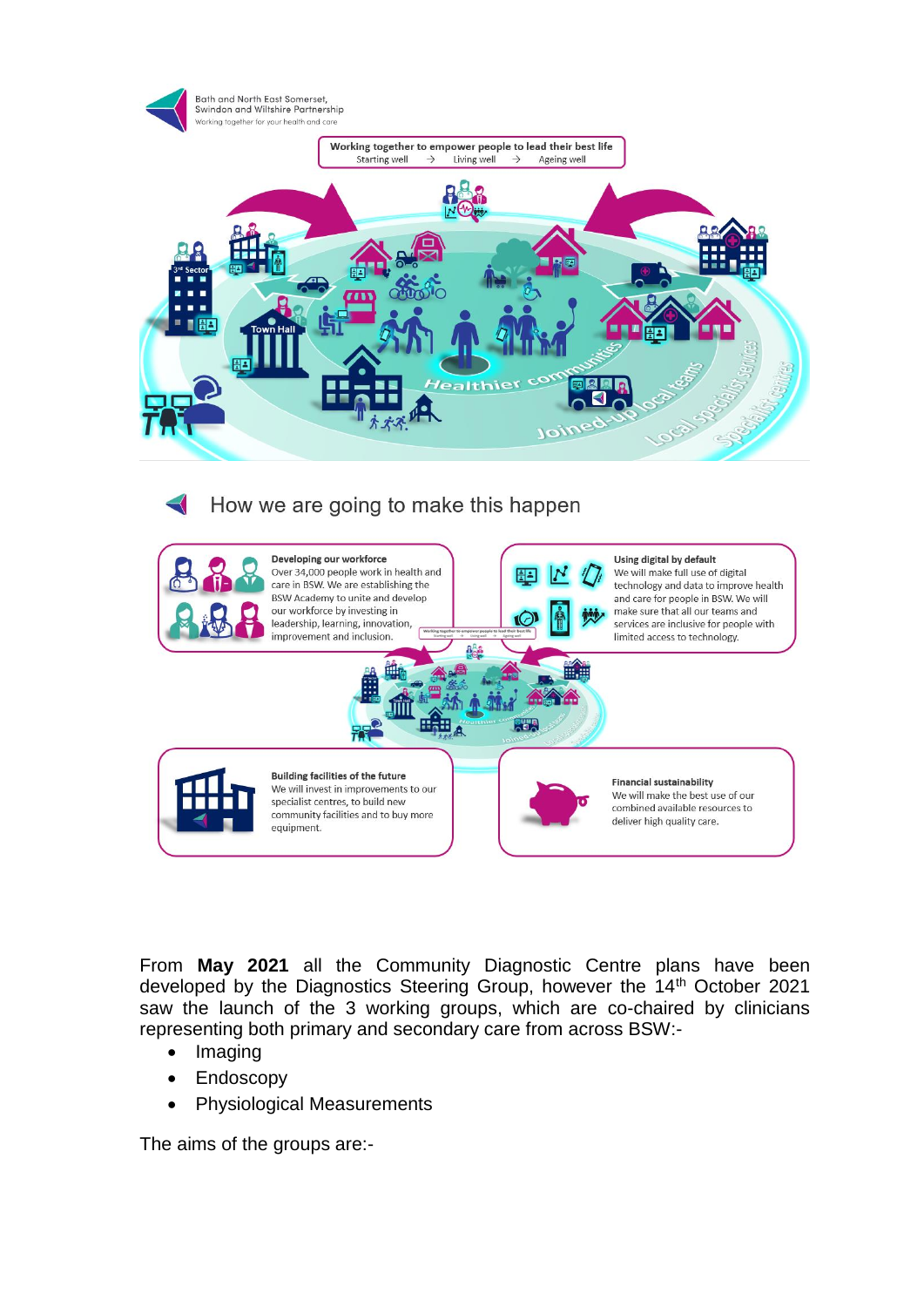- a) To help develop a 10 year strategy that delivers the ambitions of the Richards Report, the NHS Long term Plan and the BSW ICS for the population of BSW (the future state)
- b) To refine and deliver the existing BSW bid for the development of a networked Clinical Diagnostic Service
- c) To develop a community of practice with experts from across primary community and secondary care to work on projects that understand the need for diagnostics in our system, eliminate unwarranted variation and health inequalities and explore the opportunities to innovate with workforce models and technology to improve access, outcome and sustainability

In **May 2021** BSW along with other systems across the country were given the opportunity to bid for year 1 (from the 4 year national programme) CDC funding from the NHS E/I national team .

BSW developed a bid which contained the following elements:-

- MRI scanner that will be based out of Sulis Estate in Bath
- Funding for additional FeNO Testing in primary care
- Phlebotomy to provide equity of service across BSW

At the end of **September 2021** NHS E/I informed BSW that it was successful in the year 1 bid for the full amount within the business case.

Over the coming months the focus will be on the development of the plans for 22/24 and how the national funding can best service the population of BSW bringing diagnostic closer to the patient and addressing the increasing demand for diagnostics.

## **Rising Demand & Growth Assumptions**

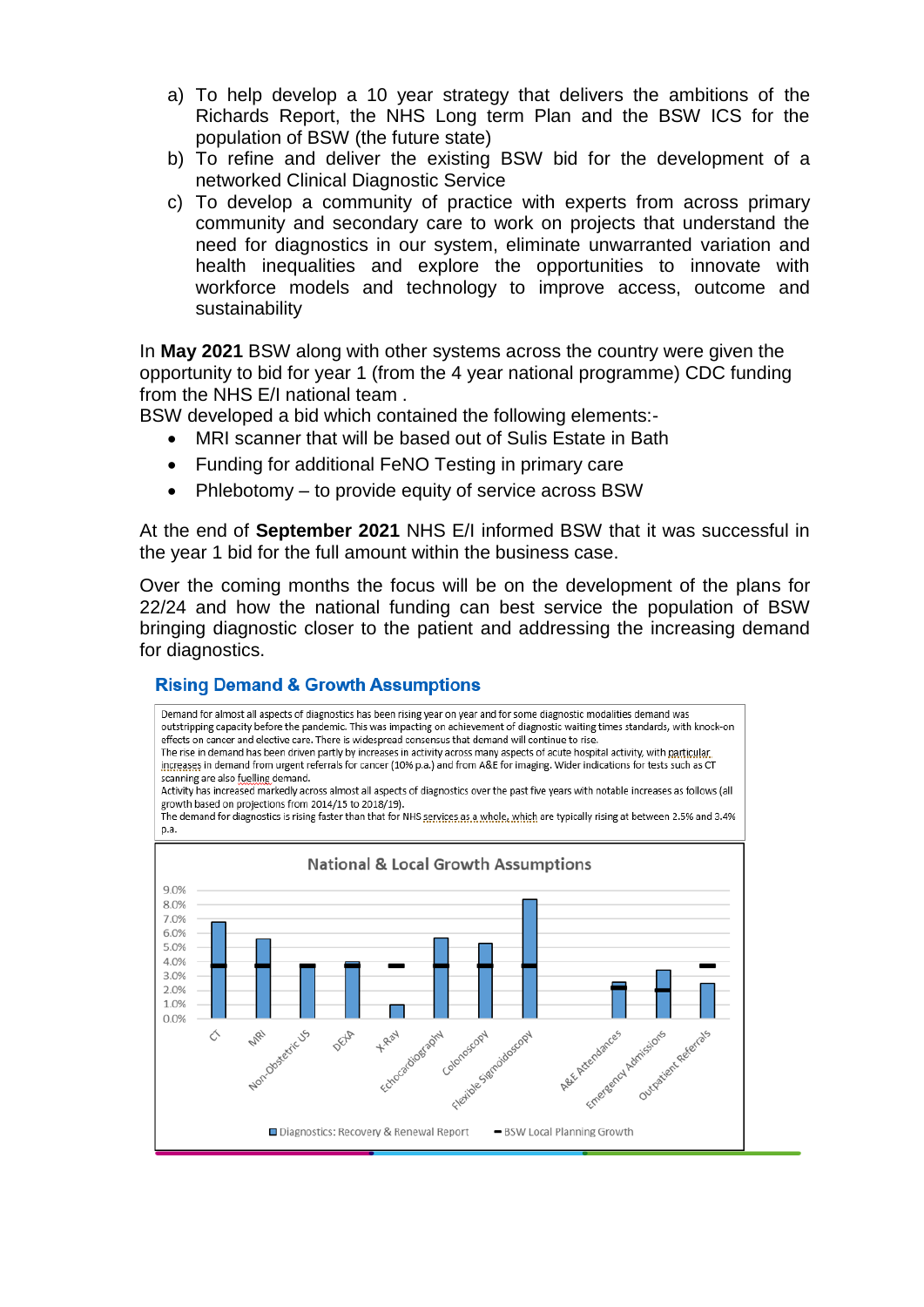## **Environmental and Climate Change Considerations**

4. One of the key purposes of the national diagnostics programme is to being care closer to the residents of BSW which will help drive towards the NHS Net Zero ambitions within the Green Plan by reducing carbon emissions from reduced journey time.

### **Equalities Impact of the Proposal**

5. The National Diagnostics programme which includes the development of the Community Diagnostic Centres is very focused on the impact on current inequalities within regions and any further investment in the programme will need to demonstrate the positive impact it will make.

At a recent Diagnostic workshop across health partners the following information was reviewed to ensure all future developments within the programme will support the key areas seen across BSW.



#### **Deprivation (IMD Quintile where 1 is most deprived)**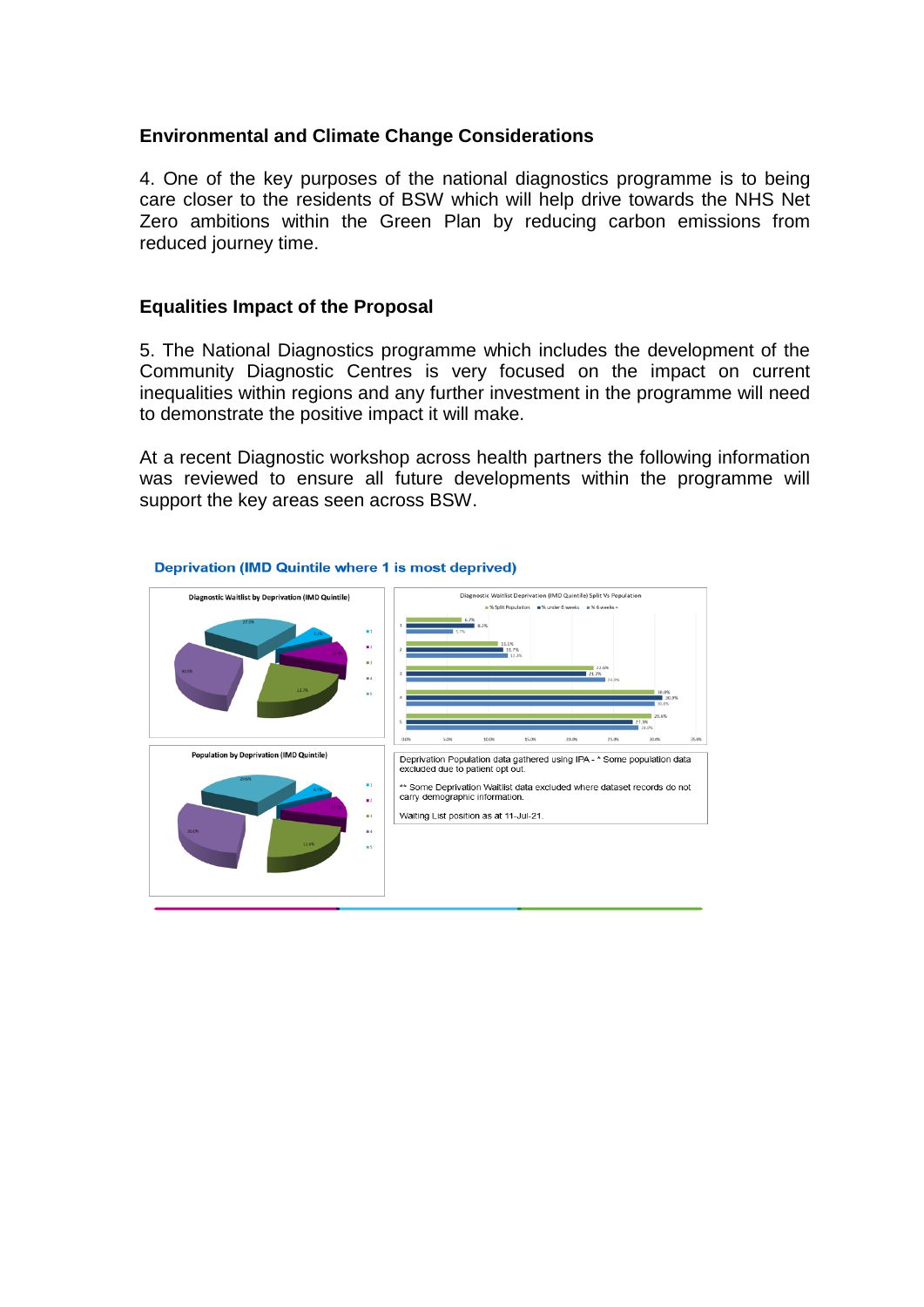#### **Ethnicity**



#### **Distance from Acute Trust by Car (within 20 minutes)**

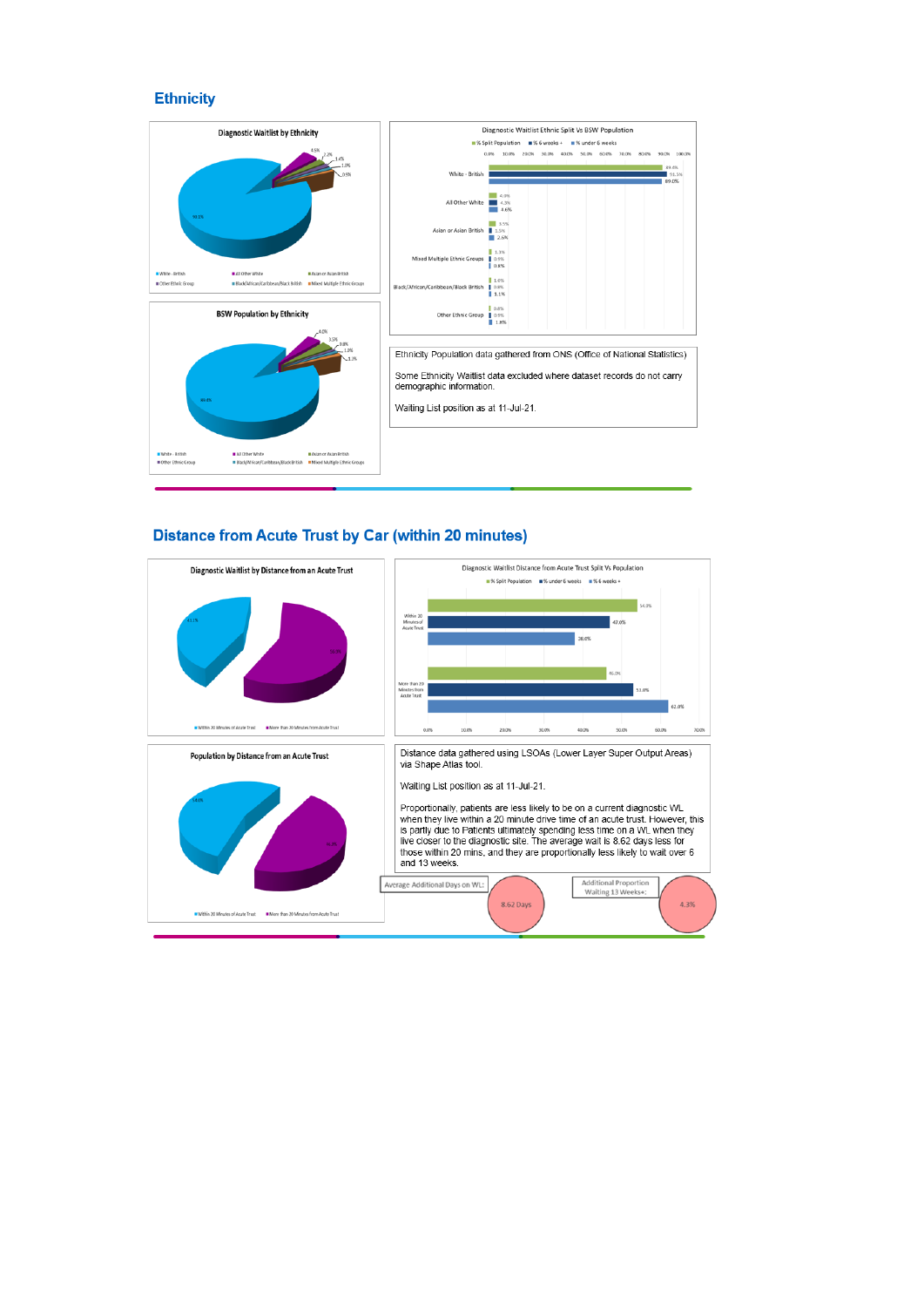

#### Distance from Acute Trust by Public Transport (within 40 minutes)

## **Risk Assessment**

6. No risk assessment is required for this update however each development as it progresses will have their own impact and risk assessment.

## **Financial Implications**

7. All funding for this programme of work will be received from the National Programme finance and will be bid for via a business case process.

The funding bids will be either in the form of capital and/or revenue funding.

All funding received from the national programme will come with spending conditions and activity profiles attached – so any underspend will have to be returned to the national programme.

## **Conclusions**

8. The paper shared today is for information only regarding the Diagnostics Programme however any questions are welcome.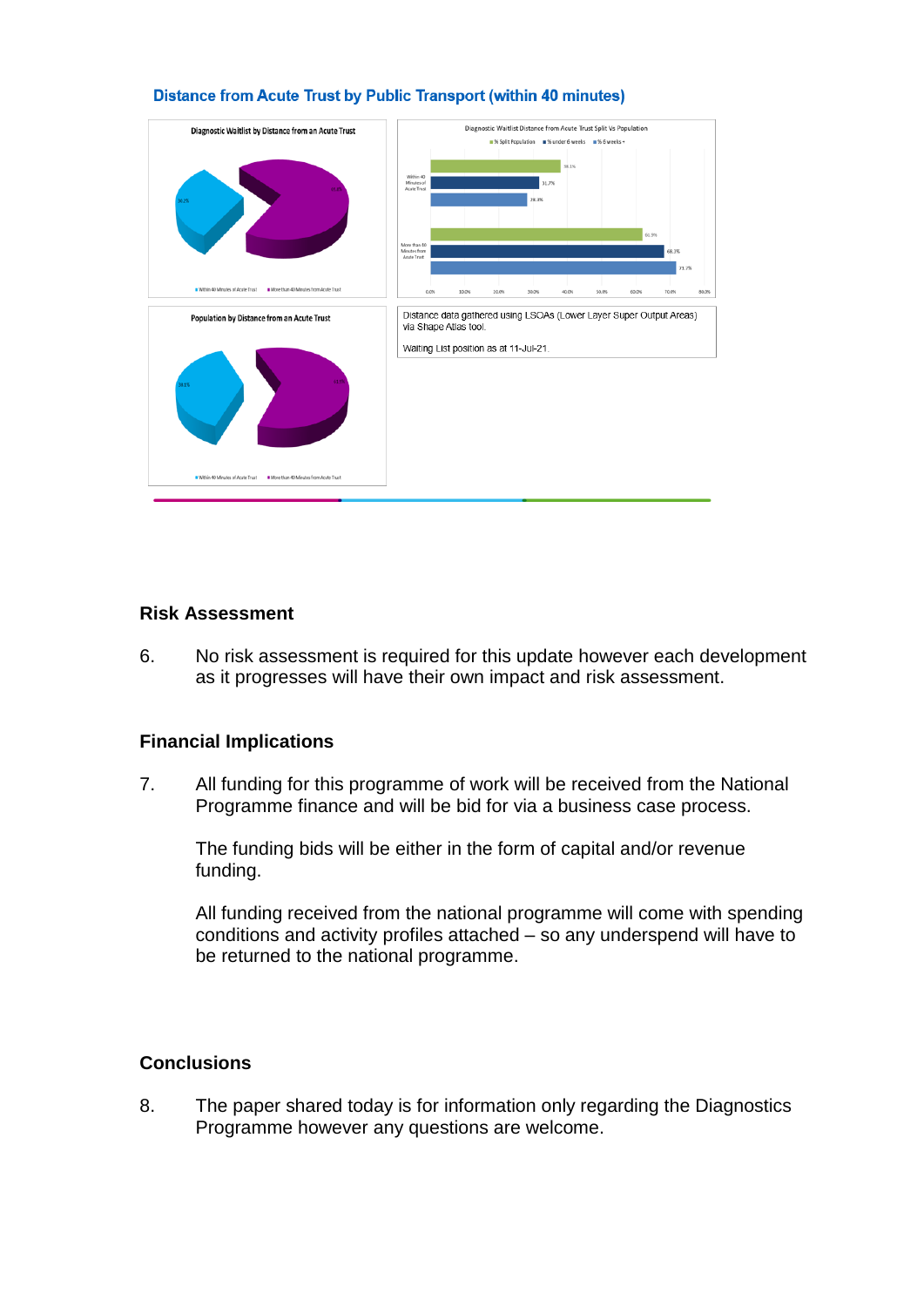# 9. Glossary

| Diagnostics                         | Diagnostics refers to the equipment used<br>in the process of diagnosing a condition or                                                                                                                                                                                             |
|-------------------------------------|-------------------------------------------------------------------------------------------------------------------------------------------------------------------------------------------------------------------------------------------------------------------------------------|
|                                     | illness based on the symptoms a patient is<br>presenting with.                                                                                                                                                                                                                      |
| Endoscopy                           | This is a procedure in which an instrument<br>is introduced into the body to give a view<br>of its internal parts.                                                                                                                                                                  |
| Imaging                             | This is the process of making a visual<br>representation of something by scanning it<br>with a detector or electromagnetic beam.                                                                                                                                                    |
| CT - Computerised<br>Tomography     | This refers to an X-ray image made using<br>a form of tomography in which a computer<br>controls the motion of the X-ray source<br>and detectors, processes the data, and<br>produces the image.                                                                                    |
| MRI - Magnetic Resonance<br>Imaging | This is a technique for producing images<br>bodily organs by measuring<br>the<br>of<br>response of the atomic nuclei of body<br>tissues to high-frequency radio waves<br>when placed in a strong magnetic field.                                                                    |
| <b>Ultrasound</b>                   | This refers to the sound or other vibrations<br>having an ultrasonic frequency, particularly<br>as used in medical imaging.                                                                                                                                                         |
| Plain Xray - Plain<br>Radiograph    | Radiography is the imaging of body<br>structures, or parts of the body, using X-<br>rays. X-rays are a form of radiation (X-<br>radiation) similar to visible light, radio<br>waves and microwaves.  Plain X-rays<br>are the simplest medical images created<br>through X-radiation |
| Cardiorespiratory                   | This term is relating to the action of both<br>heart and lungs.                                                                                                                                                                                                                     |
| Pathology                           | This refers to the science of the causes<br>and effects of diseases, especially the<br>branch of medicine that deals with the<br>laboratory examination of samples of body<br>tissue for diagnostic or forensic purposes.                                                           |
| Phlebotomy                          | This is the surgical opening or puncture of<br>a vein in order to withdraw blood or to<br>introduce a fluid.                                                                                                                                                                        |
| Echocardiography                    | This refers to the use of ultrasound waves<br>to investigate the action of the heart.                                                                                                                                                                                               |
| Spirometry                          | Spirometry is a simple test used to help<br>monitor<br>diagnose<br>and<br>certain<br>lung<br>conditions by measuring how much air you<br>can breathe out in one forced breath.                                                                                                      |
| Oximetry                            | <b>This</b><br>refers<br>pulse oximeters which<br>to                                                                                                                                                                                                                                |